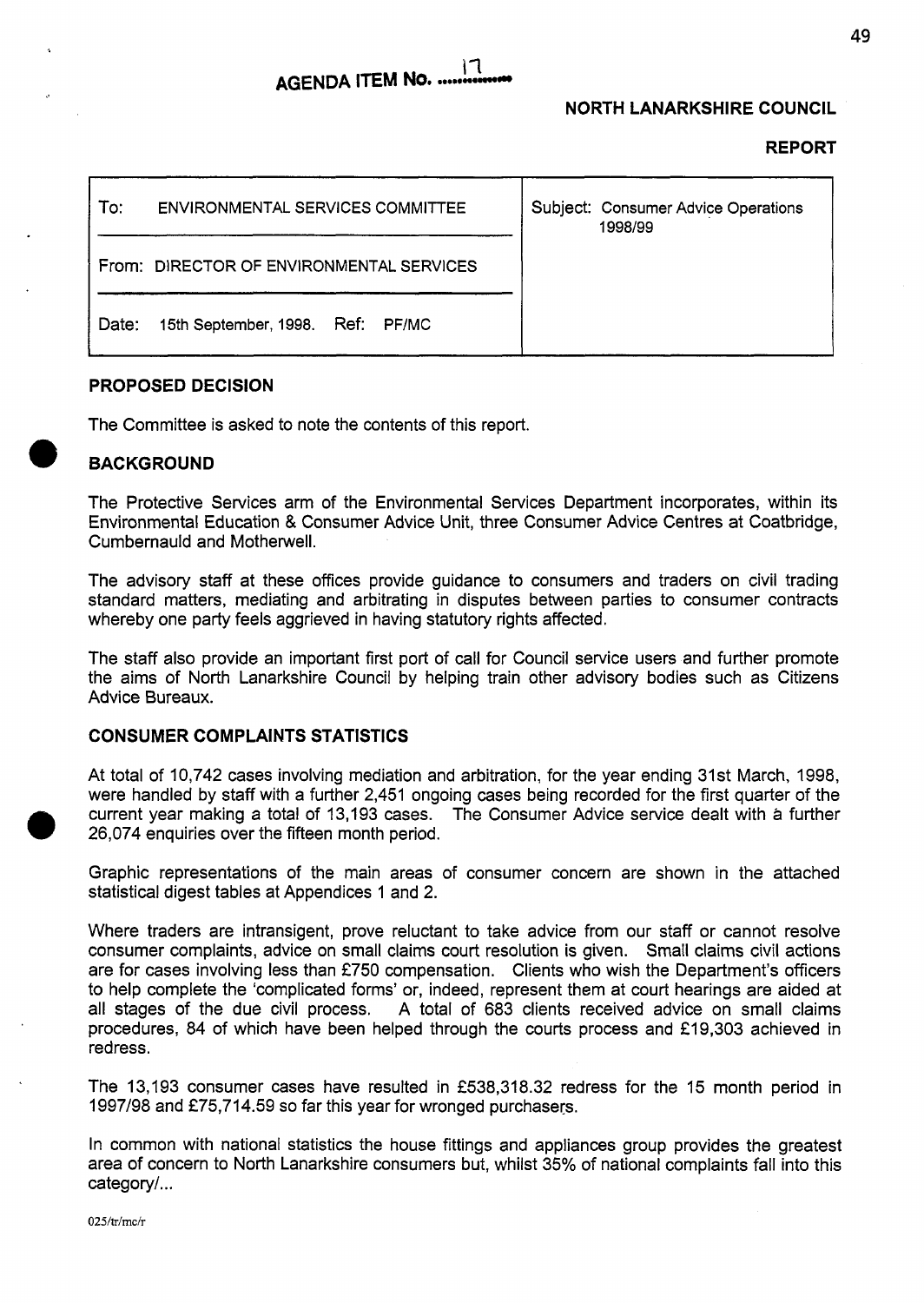category, almost **44%** of complainants who use the service fell into this category,

Bases on the figures, shown in the Appendices, North Lanarkshire consumers' have differing complaining traits than their national counterparts.

On a national basis the top six specific areas of complaint are:-

- 1. *'other' personal goods and services;*
- *2. secondhand cars;*
- 3. *radio, N and other electrical goods;*
- 4. *home maintenance, repairs and improvements;*
- *5. clothing and clothing fabrics; and*
- *6. major household appliances.*

Whereas, in North Lanarkshire the main specific areas of concern are:-

- 1. *upholstered furniture;*
- **2.** *home maintenance, repairs and improvements;*
- *3. second hand cars;*
- **4.** *double glazing;*
- *5. clothing and clothing fabrics; and*
- *6. carpets and other flooring coverings.*

The variance in figures, in part, can be explained by the type of trading premises, with a high incidence of 'trading estates', in the North Lanarkshire area and the high profile of the advisory service. It **is** not uncommon for traders to refer disgruntled customers to the service for impartial advice. Such links allow for speedy resolution of complaints.

#### **THE FUTURE**

The Consumer Advice service is an important part of the integrated advice unit and continually liaises with other NLC Departments, Police and Fire authorities to provide best value to the community. A new partnership with **OFFER** (Office of Electricity Regulation) was set up to deal with the deregulation and freeing up of the electricity market. Such networking allows greater service and information to reach the community and heightens North Lanarkshire's profile in that community and in the market place.

The consumer advisory staff will continue to work towards a fairer, safer trading environment with equal opportunities for all.

#### **RECOMMENDATIONS**

Note the Report.

 $025/\text{tr}/\text{mc}/\text{r}$ 

M'Kenie L. Hutton/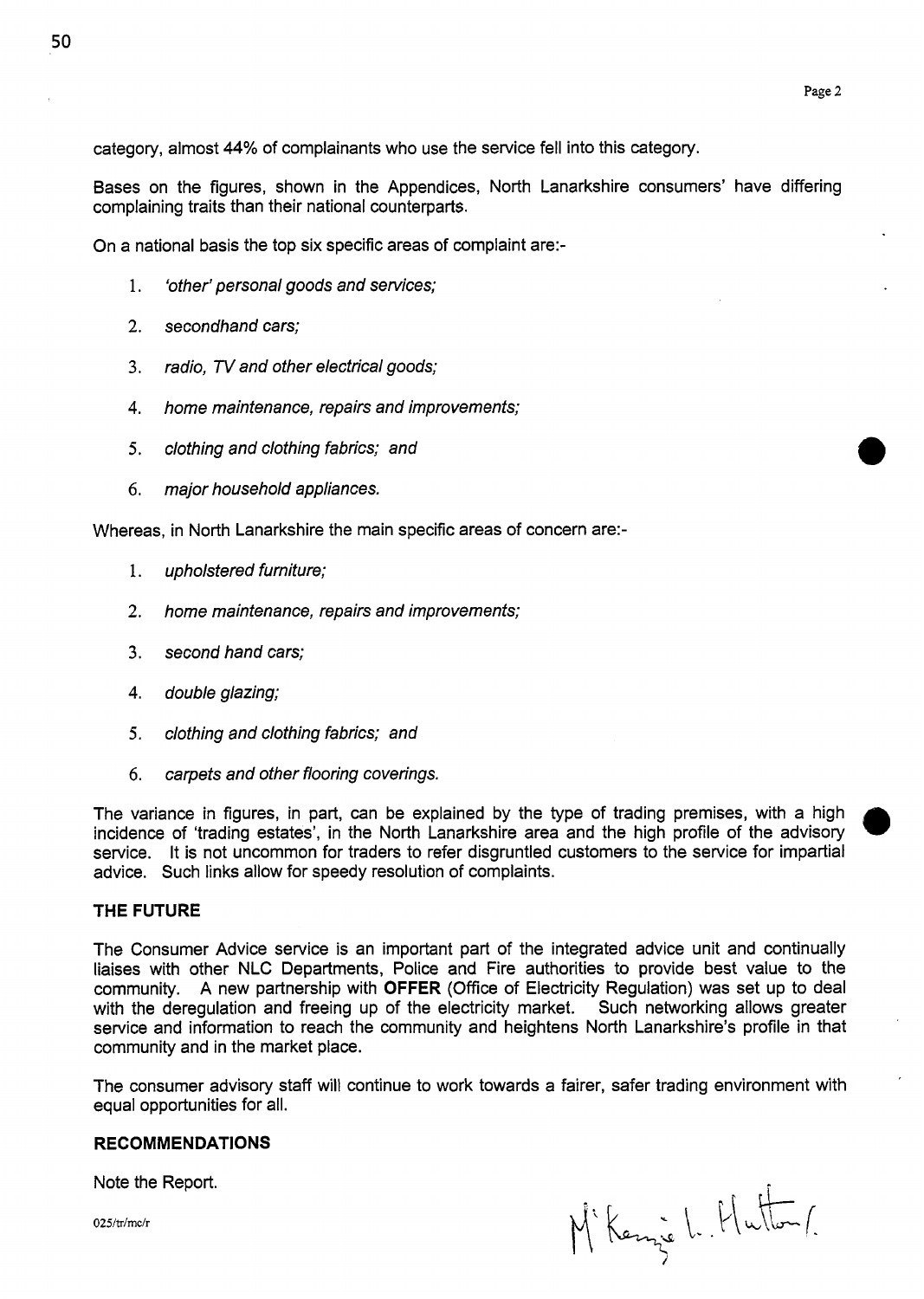### **CONSUMER COMPLAINT STATISTICS** : **No. of complaint cases**

### **No. Consumer Cases**

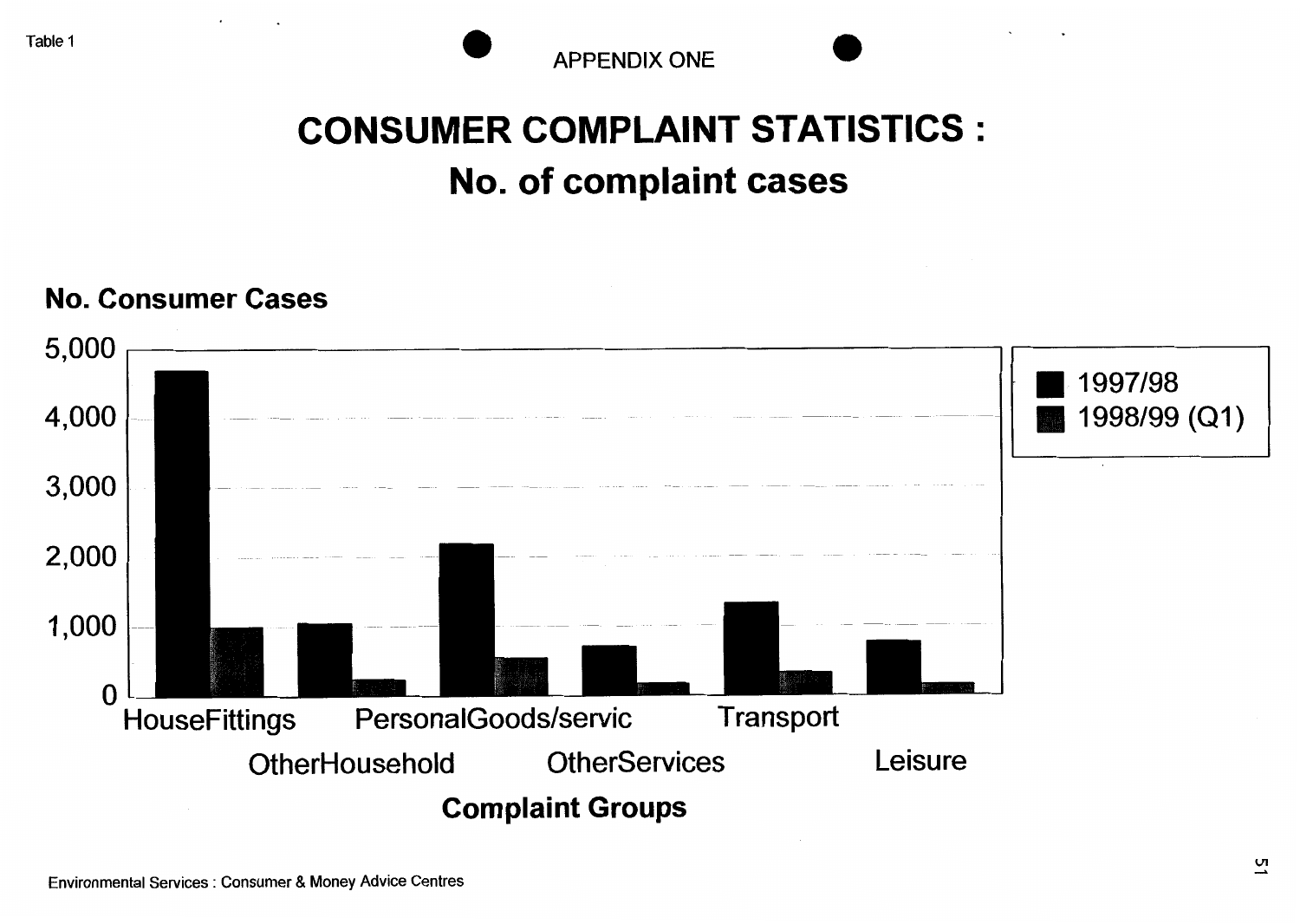### **CONSUMER COMPLAINT STATISTICS** : **Areas of concern**



Environmental Services : Consumer & Mone JA Qtalre f 13,193 consum er cases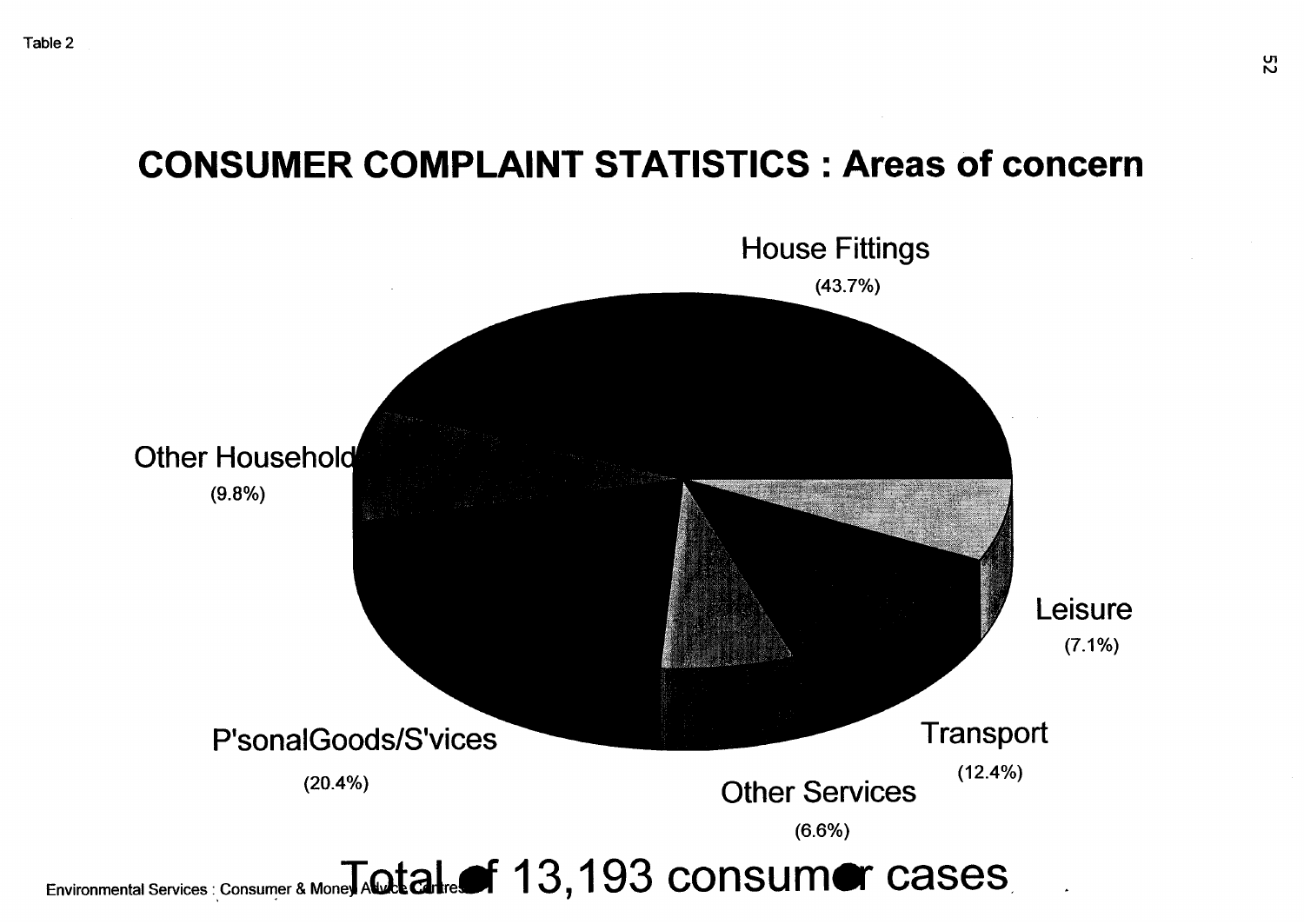

**53**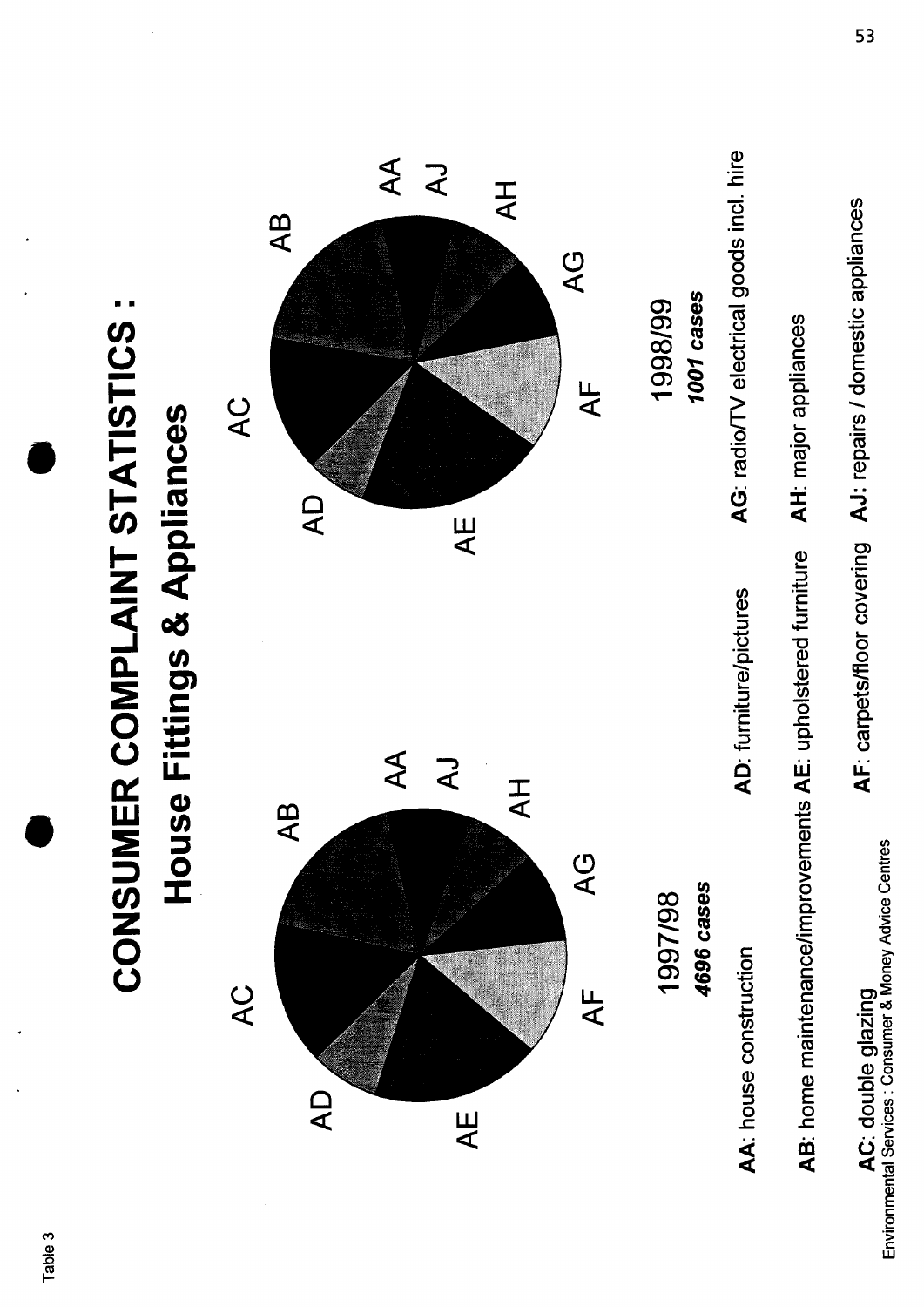### **CONSUMER COMPLAINT STATISTICS** : **Other Household Requirements**

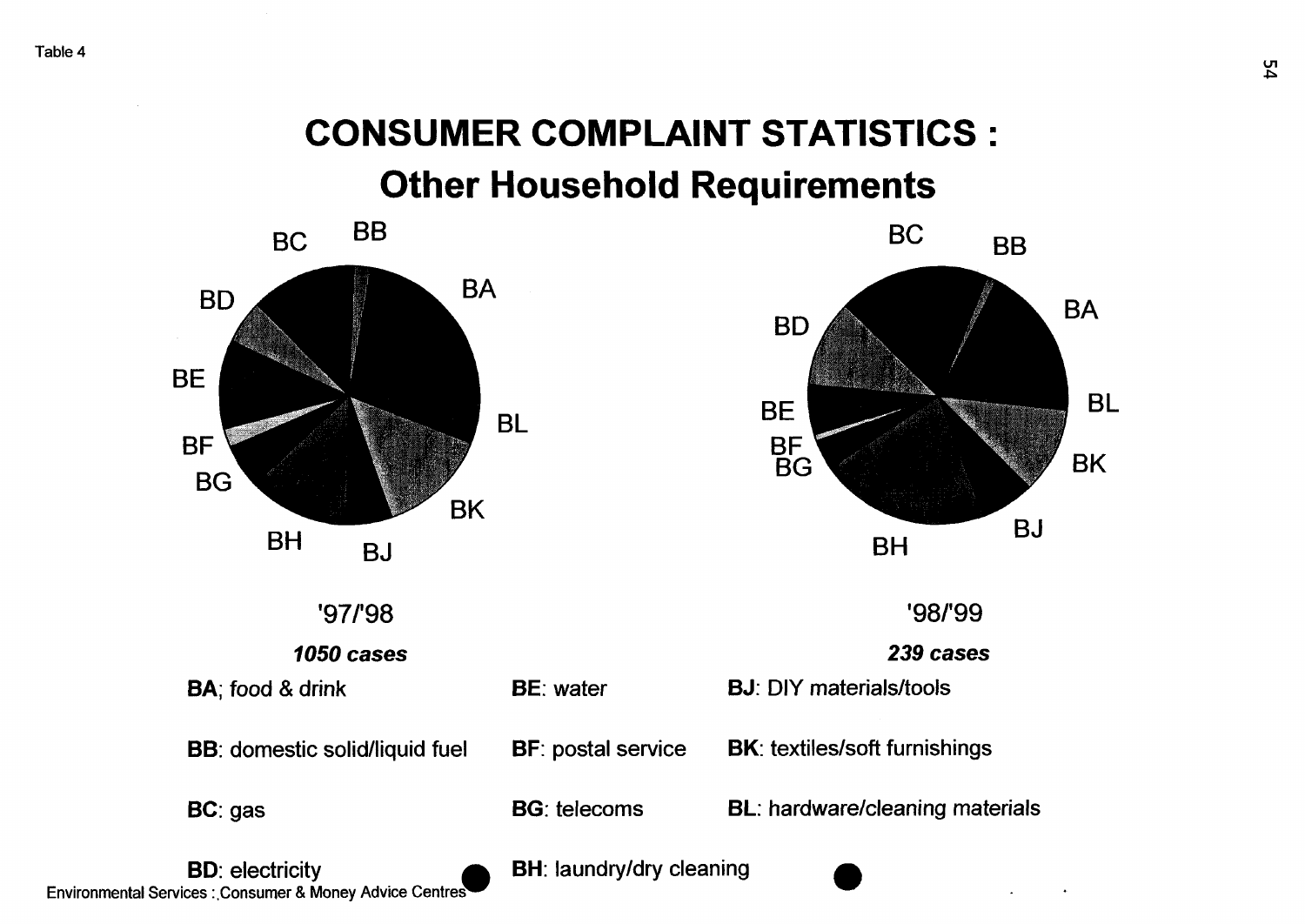## **CONSUMER COMPLAINT STATISTICS** : **Personal Goods** & **Services**



**VI** Environmental Services : Consumer & Money Advice Centres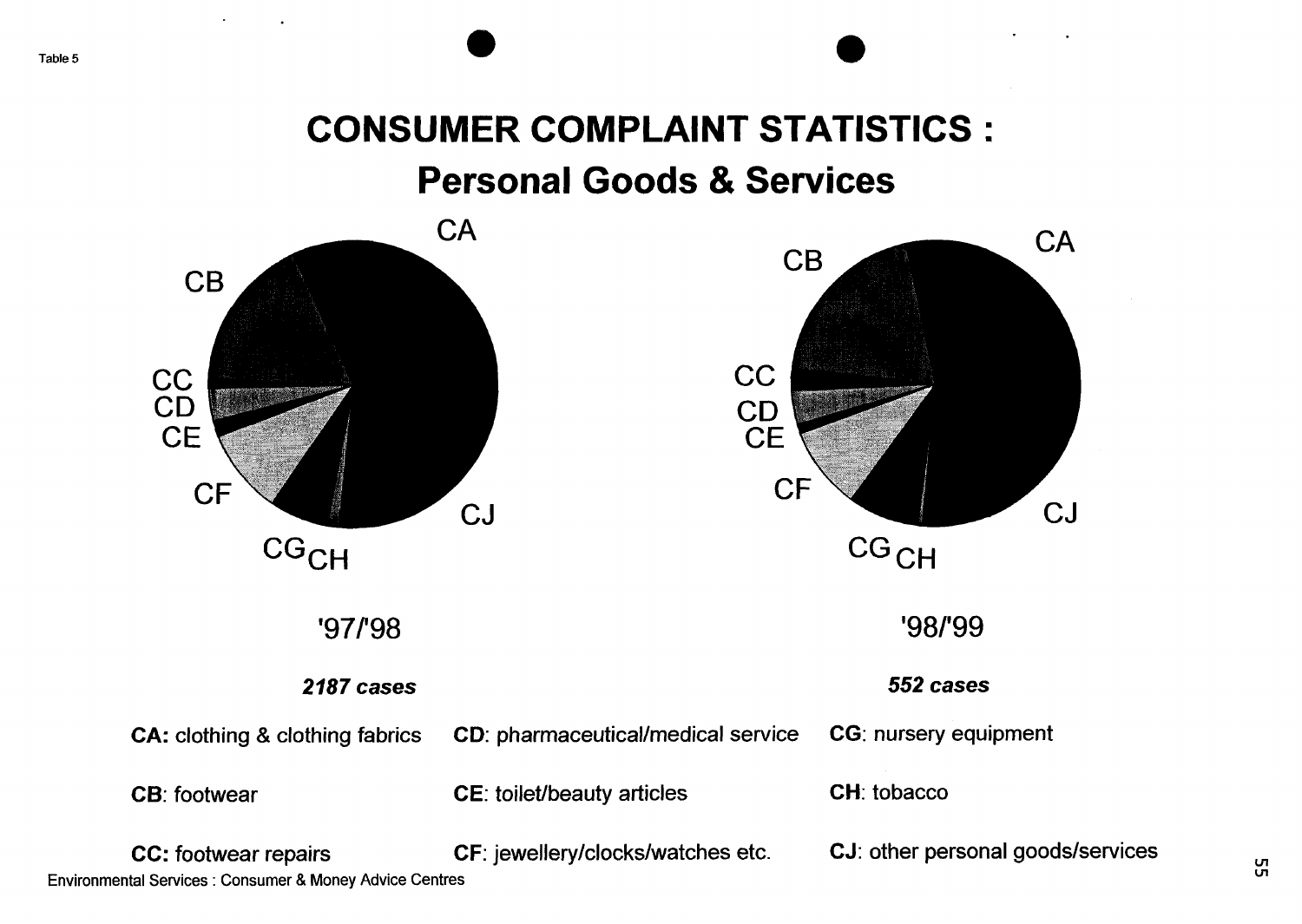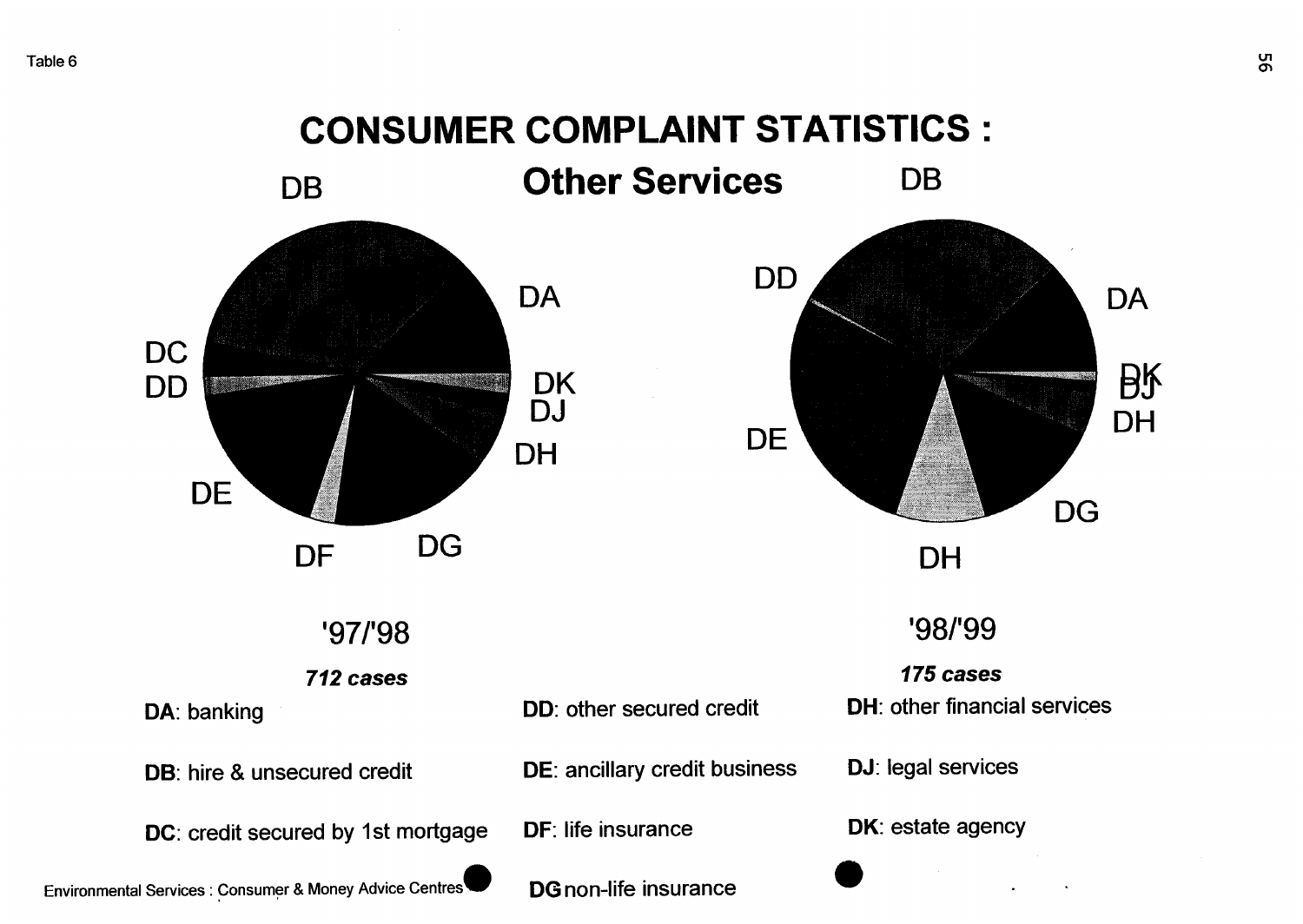# **CONSUMER COMPLAINT STATISTICS** :

*0 0*